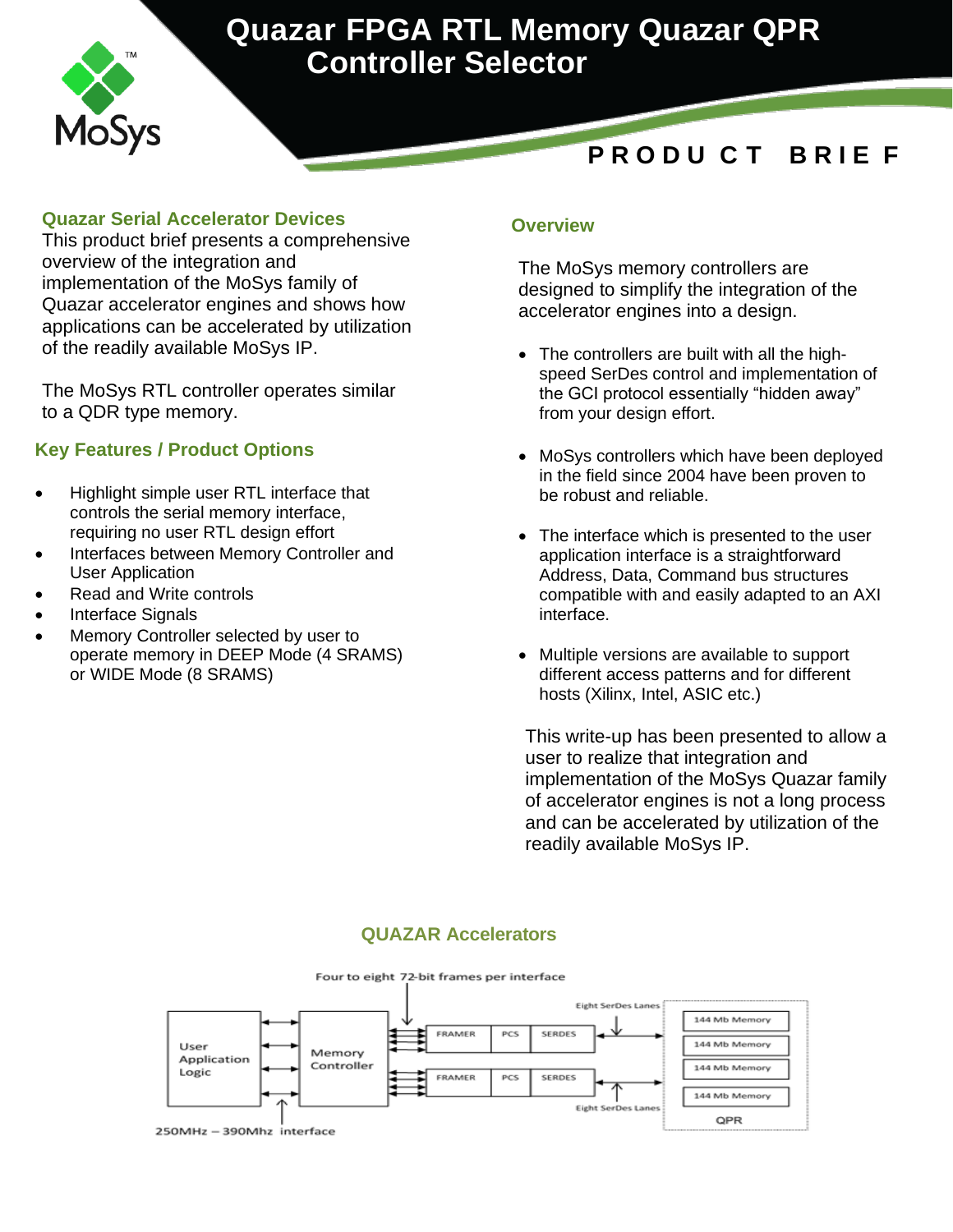### **RTL Memory Quazar QPR Controller Selector**

#### **Introduction**

The MoSys Quazar memory controllers are designed and offered with a few variations of memory access patterns. The most common access patterns are:

- Balanced Read/Write (similar to QDR SRAM)
- Native (higher read access than write for table access applications)
- This is two separate controllers)

The RTL that is supplied by MoSys provides an interface between the User Application Logic and the MoSys Quazar Accelerator Engine device ( $MSQ220 = QPR4$  or  $MSQ230 =$ QPR8). The Memory Controller also implements all the required signaling and handshaking defined in the GCI Interface protocol, Framer logic.

The signals interface at the User Application provides Quad Partition Rate (QPR) devices with a simple SRAM memory read/write operation. This simple interface shields the users from designing scheduling logic for QPR memory partitions wheel.

The goal of each of the Memory Controller designs is to balance the bandwidth between the User Application Interface and the QPR Interface. For many applications there will be four read/write interfaces from the User Application running at the host core clock frequency. This is to balance the bandwidth of the application logic (assumed to be running at FPGA speeds vs. the GCI I/O and core frequency of the MoSys accelerator engines)

In many of the FPGA applications that has been between 250MHz and 390MHz clock rate. Each interface can accommodate one memory read and one memory write on each clock cycle. These result in memory accesses per interface that can saturate the access bus to the memory.

This allows the total bandwidth at the User Application interfaces to be up to 2.5 billion memory accesses per second when using an MSQ220 device and 5 billion memory operations when using an MSQ230 device. (This bandwidth matches the total I/O bandwidth on a QPR device when using all 16 lanes at maximum allowable SerDes rate of the Accelerator engine device) per lane. The following picture illustrates the above memory bandwidth discussion.

#### **2.5 Billion Accesses for 2 - GCI interfaces**



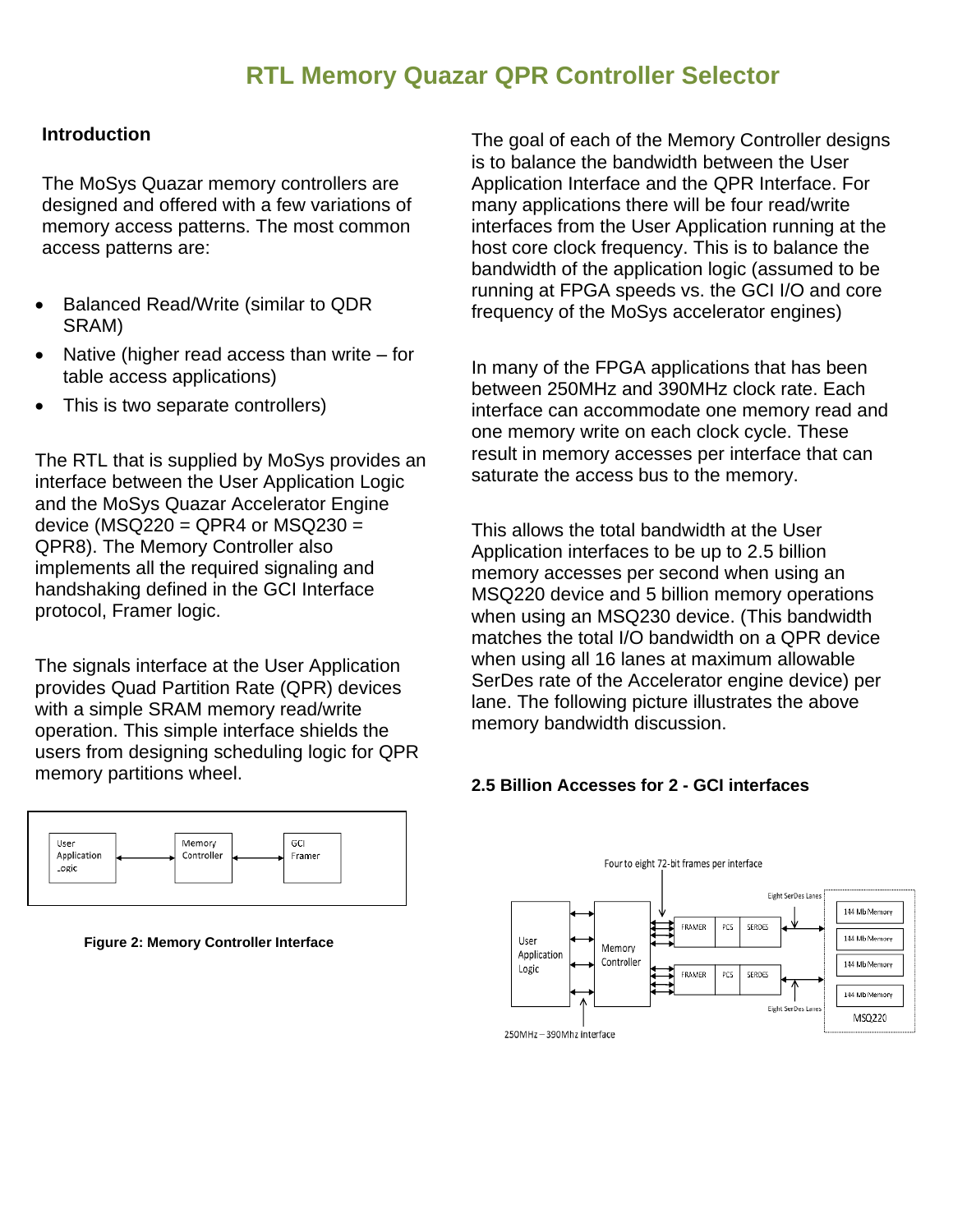### **RTL Memory Quazar QPR Controller Selector**

### **Memory Operating Modes**

Each QPR memory has two ports and the memory can operate in two modes.

- Deep Mode
	- o 4 independent SRAMs
	- o SRAMs capacity is the device total capacity divided by 4.
	- o MSQ220 (QPR4) has 4 memories of 2M x 72b
	- o MSQ230 (QPR8) has 4 memories of 4M x 72b
- Wide Mode
	- o 8 independent SRAMS
	- o SRAMs capacity is the device total capacity divided by 8
	- o MSQ220 (QPR4) has 8 memories of 1M x 72b
	- o MSQ230 (QPR8) has 8 memories of 2M x 72b

**The following description of the RTL controller described the User RTL interface to one SRAM. This interface is duplicated for each SRAM on the device.**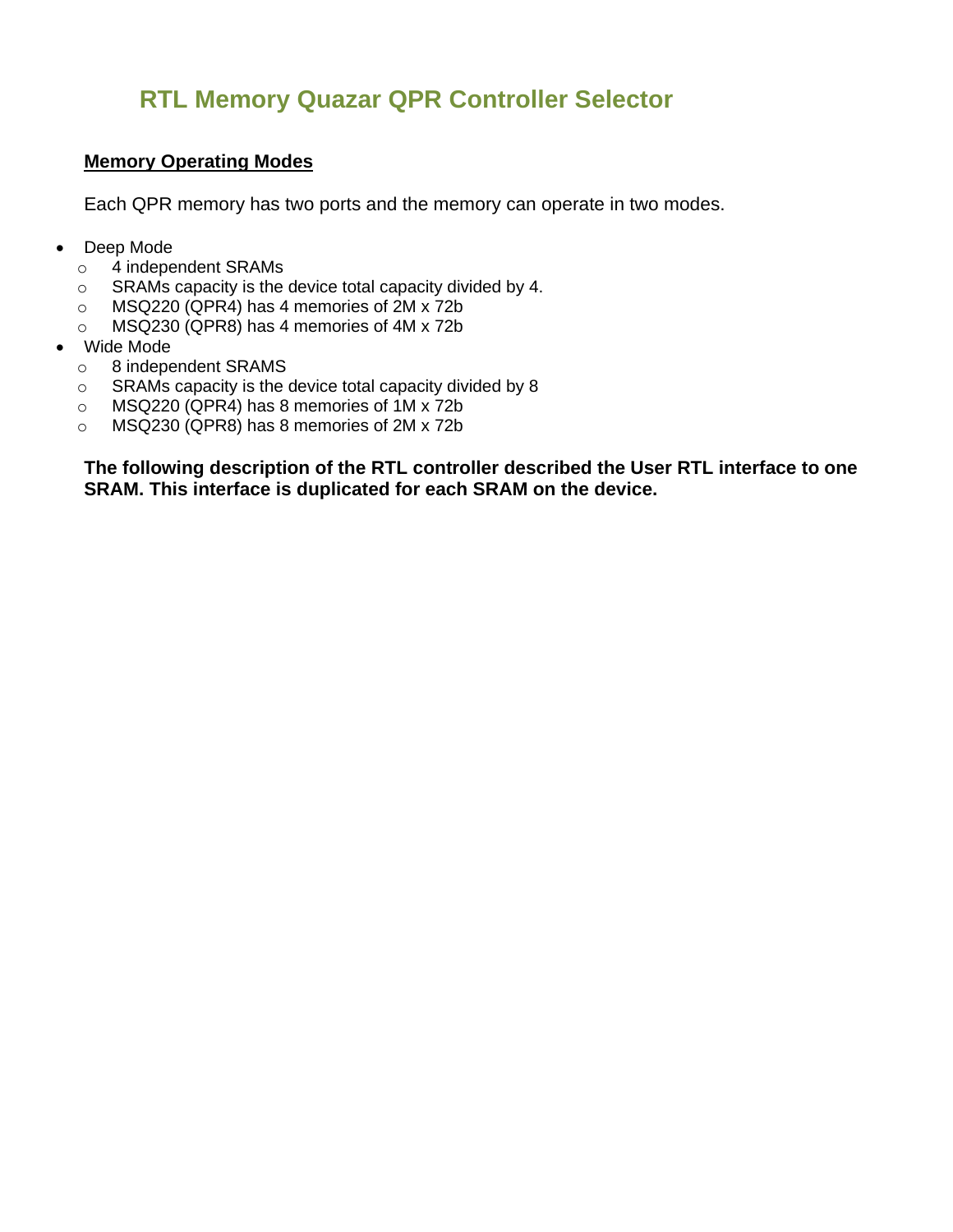### **Diagram shows the Memory DEEP Mode and WIDE Mode for QPR4 and QPR9**

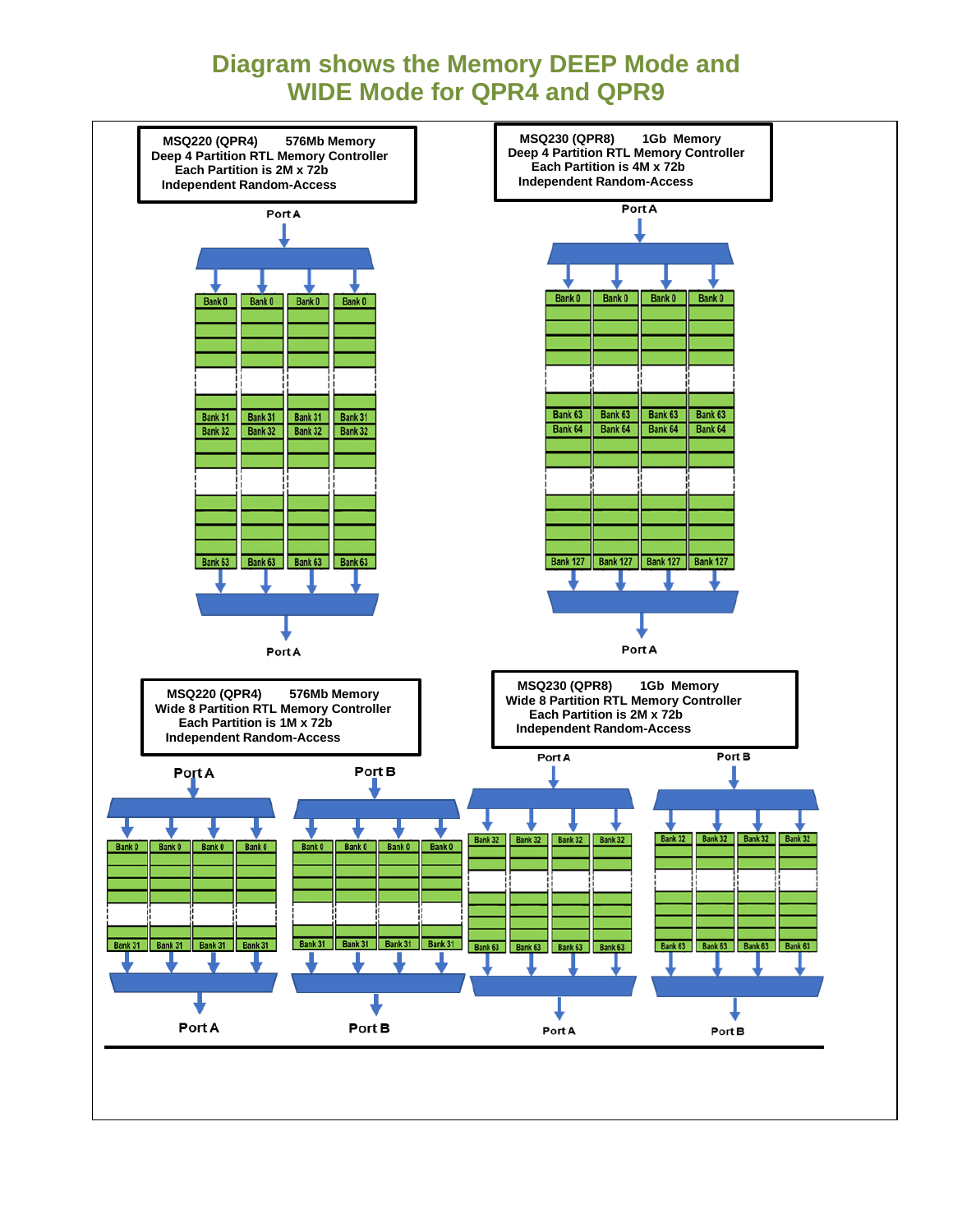# **Interfaces between Memory Controller and User Application**

This section describes the interface signals and the interface protocols between the Memory Controller and the User Application.

### **Interface Signals**

The interface between Memory Controller and User Application consists of four sets of similar interface signals. However, just one of the interfaces will be described to avoid redundancy. All signals will be appended by the string "\_pi" at the end of their names where i can be 0, 1, 2, or 3 depending on the interface set.

The following table describes all the signals in one of the interface signals set between the User Application and the Memory Controller. There are up to four of these interface signals sets in an implementation.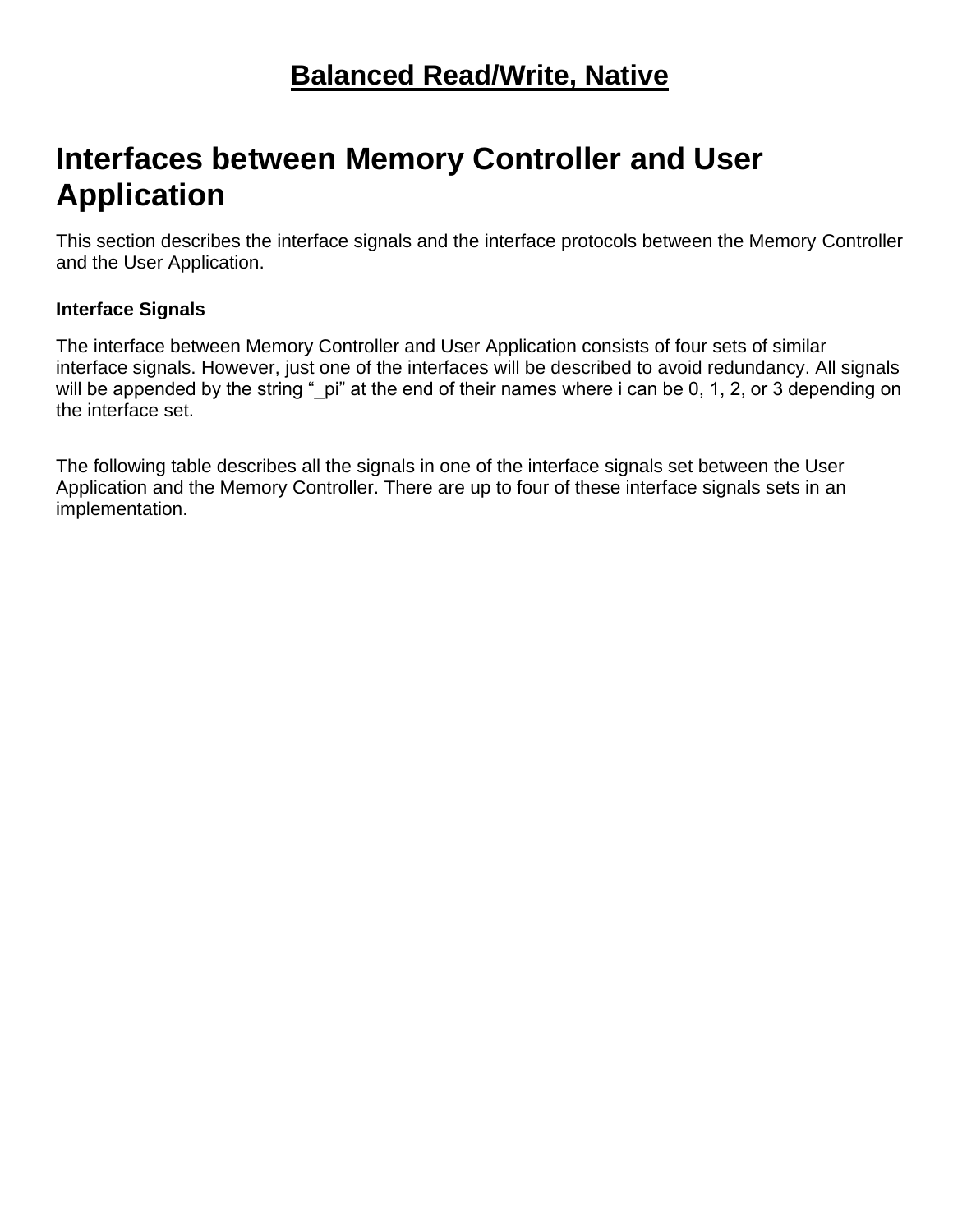| <b>Signal Name</b>     | Width Dir | <b>Description</b>                                                                                                                                                                                                                                                                                                          |
|------------------------|-----------|-----------------------------------------------------------------------------------------------------------------------------------------------------------------------------------------------------------------------------------------------------------------------------------------------------------------------------|
|                        |           | <b>Read Interface</b>                                                                                                                                                                                                                                                                                                       |
| rd_pi                  |           | Assertion of this signal to indicate that this is a read transaction.<br>In.                                                                                                                                                                                                                                                |
| rd_addr_pi             | 32        | Read address of the memory for this transaction. For burst transaction, this<br><b>In</b><br>is the first address of the burst memory block. Please refer to the Address<br>section of this specification to see the detail of this address field.                                                                          |
| rd_data_pi             | 72        | Out   Returned data from BE1 memory. This data is qualified by the "rd_datav_pi"<br>signal.                                                                                                                                                                                                                                 |
| rd_wait_rq_pi          |           | Out   The Memory controller asserts "rd_wait_rq_pi" to indicate that it cannot<br>accept the current read request. The User Application should hold all the<br>request signals (rd_pi, rd_addr_pi ) until the de-assertion of this signal.                                                                                  |
| rd_datav_pi            |           | Out   The Memory Controller asserts this signal to indicate the current data in the<br>"rd data pi" bus is valid.                                                                                                                                                                                                           |
| rd_burstcount_pi       |           | These signals show the number of 72-bits words in this read burst<br>$\ln$<br>transaction.                                                                                                                                                                                                                                  |
| rd_burst_pi            |           | Assertion of this signal to indicate this transaction is the read burst<br>In.<br>transaction.                                                                                                                                                                                                                              |
| rd_flush_pi            |           | Assertion of this signal will flush all the pending read transactions and their<br>associated read data. The flush action is effective for the next cycle after the<br>assertion of "flush" signal. It is the responsibility of the User Application to<br>ignore or to accept the valid "rd_data_pi" in the current cycle. |
| <b>Write Interface</b> |           |                                                                                                                                                                                                                                                                                                                             |
| wr_pi                  |           |                                                                                                                                                                                                                                                                                                                             |
| wr_addr_pi             | 32        | Write address of the memory for this transaction. For burst transaction, this<br>In<br>is the first address of the burst memory block. Please refer to the Address<br>section of this specification to see the detail of this address field.                                                                                |
| wr_data_pi             | 72        | ln<br>Write data from the User Application logic.                                                                                                                                                                                                                                                                           |
| wr_wait_rq_pi          |           | Out   The Memory controller asserts "wr_wait_rq_pi" to indicate that it cannot<br>accept the current write request. The User Application should hold all the<br>request signals (wr_pi, wr_addr_pi ) until the de-assertion of this signal.                                                                                 |
| wr_burstcount_pi       |           | These signals show the number of 72-bits words in this write burst<br><b>In</b><br>transaction.                                                                                                                                                                                                                             |
| wr_burst_pi            |           | Assertion of this signal to indicate this transaction is the write burst<br><b>In</b><br>transaction                                                                                                                                                                                                                        |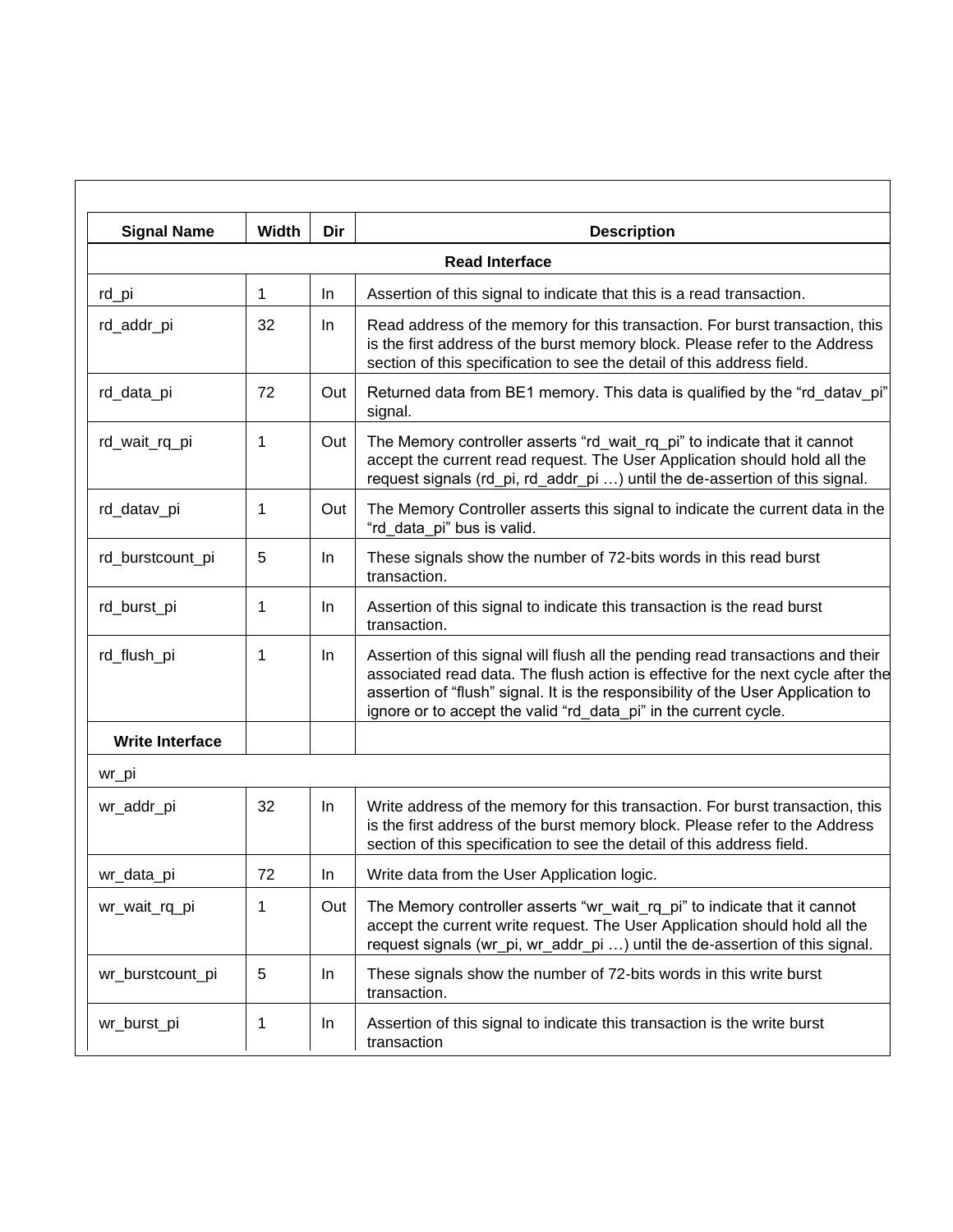### **Interface Protocol**

This section illustrates the interface protocols between the User Application and the Memory Controller.

### Single Read/Write transactions

| CL                                                    |     |
|-------------------------------------------------------|-----|
| rd_addr_                                              | RD  |
| rd_burst_pi<br>rd_pi<br>rd_wait_rq_pi                 |     |
| rd_data_p<br>rd_datav_pi<br>wr_addr_pi<br>wr_burst_pi | WRT |
| wr_pi<br>wr_data_p                                    |     |
|                                                       |     |

**Figure 3: Single Read/Write Transaction**

The above picture illustrates the read transaction followed by a write transaction. A read transaction is initiated by the user application on the assertion of the "rd\_pi" signal, and the read address "rd addr pi". The Memory Controller returns the "rd data pi" along with the "rd datav pi" signal to indicate the read data is valid in that cycle.

The write cycle is initiated by the user application on the assertion of the "wr\_pi" signal, the write address "wr\_addr\_pi", and the "wr\_data\_pi".

Single Read/Write Transaction with Wait cycles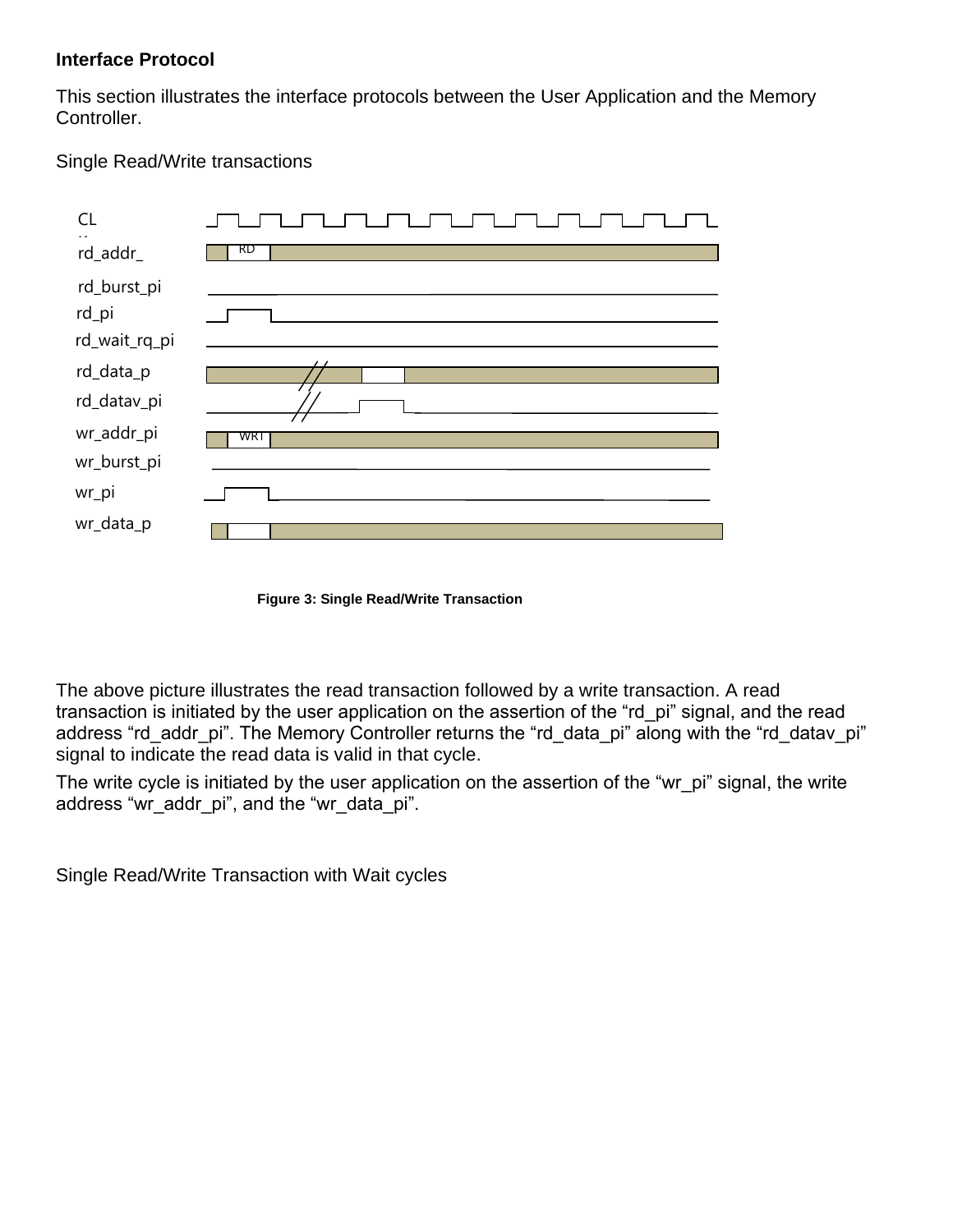

**Figure 4: Single Read/Write Transaction with Wait cycles**

The above picture illustrates the read transaction followed by the write transaction with wait request from the Memory Controller to stall the User Application.

The read transaction is initiated by the assertion of signal "rd pi" along with the read address "rd\_addr\_pi". The Memory Controller asserts the "rd\_wait\_rq\_pi" signal in the same cycle to request the User Application to hold the "rd addr pi" bus and the "rd pi" signal until the de-assertion of "rd\_wait\_rq\_pi". This is the mechanism for the Memory Controller to asserts back-pressure the User Application logic in the case its FIFOs are full. As in the non-stalled case, the Memory Controller returns the "rd data pi" along with the "rd datav pi" signal to indicate the validity of the data in that cycle.

The write transaction is initiated by the assertion of signal "wr\_pi" along with the write address "wr\_addr\_pi", and the "wr\_data\_pi". The Memory Controller asserts the "wr\_wait\_rq\_pi" signal in the same cycle to request the User Application to hold the "wr\_addr\_pi" bus, the "wr\_pi" signal, and the "wr\_data\_pi" bus until the de-assertion of "wait\_rq\_pi" signal.

Pipelined Read Transactions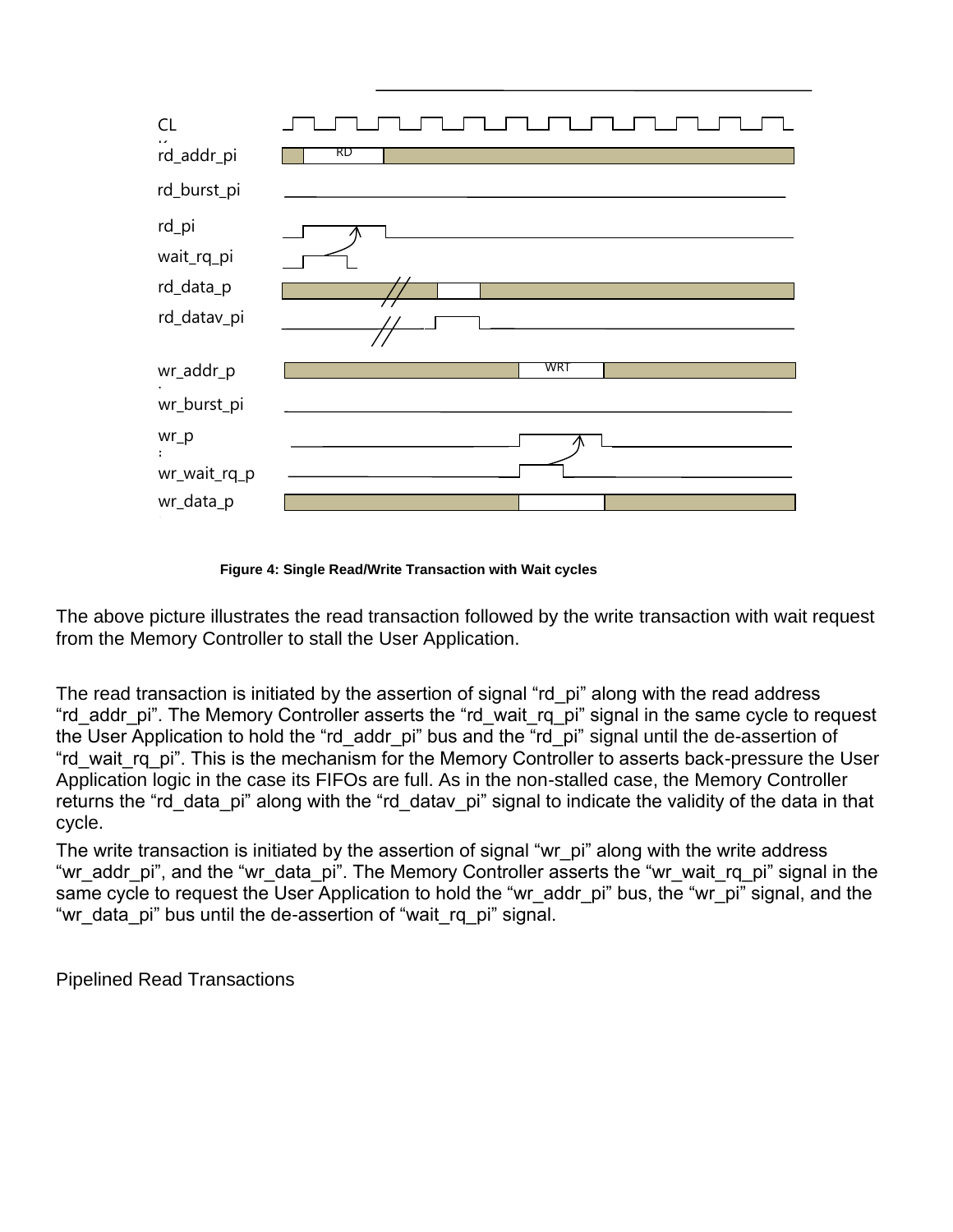



`

The Memory Controller supports pipelined read transactions. The User Application can issue back to back read requests until the Memory Controller issues the back-pressure signal "rd\_wait\_rq\_pi". All the return "rd\_data\_pi" are delivered along with the associated "rd\_datav\_pi" in the order of the read requests.

The above picture illustrates the pipelined read transactions. The User Application issues five back to back read requests with the stall happen on the third request. The Memory Controller returns the five "rd\_data\_pi" in the order of the requests.